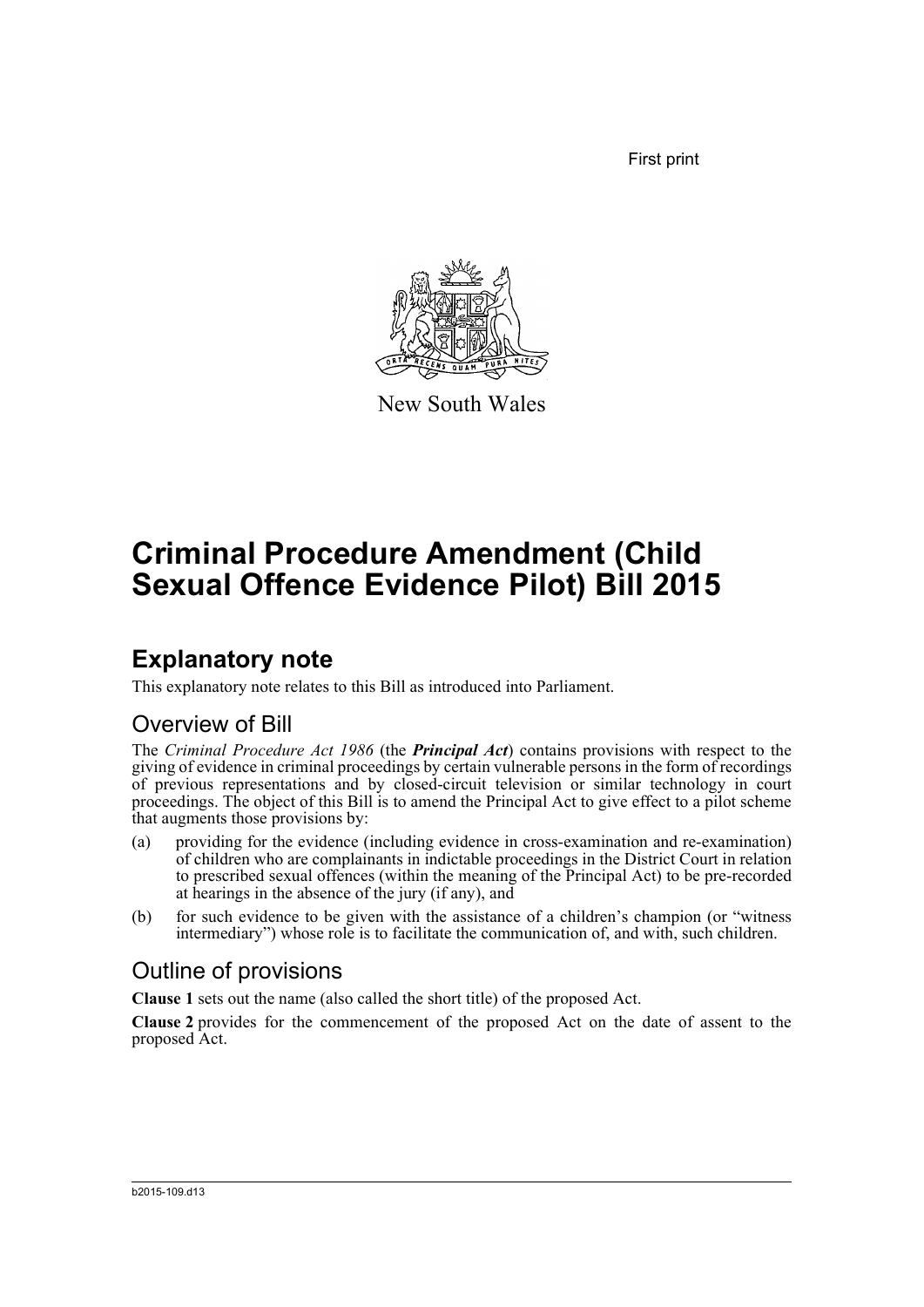### **Schedule 1 Amendment of Criminal Procedure Act 1986 No 209**

**Schedule 1** inserts Part 29 (proposed clauses 81–94) into Schedule 2 to the Principal Act to make the amendments described in the Overview.

**Clause 81** provides for the pilot scheme to operate for 3 years from 31 March 2016.

**Clause 82** contains definitions for the purposes of the proposed Part.

**Clause 83** describes the proceedings to which the proposed Part applies.

**Clause 84** contains a presumption that (unless the District Court makes an order to the contrary) certain evidence of witnesses who are complainants in proceedings to which the proposed Part applies who are less than 16 years of age will be given in the form of a recording made at a pre-recorded evidence hearing. The District Court may also order that the evidence of a child who is 16 or more years of age be dealt with in this way.

**Clause 85** sets out requirements in relation to the carrying out of pre-recorded evidence hearing. The hearing is to take place in the absence of the jury (if any).

**Clause 86** ensures that the accused person is given reasonable access to a recording of evidence made at a pre-recorded evidence hearing.

**Clause 87** prevents a witness who gives evidence at a pre-recorded evidence hearing from giving further evidence except with the leave of the Court.

**Clause 88** describes the role of children's champions (who may also be called "witness intermediaries").

**Clause 89** provides for the appointment of children's champions.

**Clause 90** provides for the giving of evidence in the presence of a children's champion.

**Clause 91** requires a warning to be given to the jury where pre-recorded evidence or a children's champion is used in proceedings to which the proposed Part applies.

**Clause 92** makes it clear that the provisions of the proposed Part are additional to existing provisions with respect to the giving of evidence, rights of the accused person and powers of the Court and do not affect these except as provided by the proposed Part, regulations or rules of court.

**Clauses 93 and 94** provide for the making of regulations, rules of court and practice directions in relation to the proposed Part.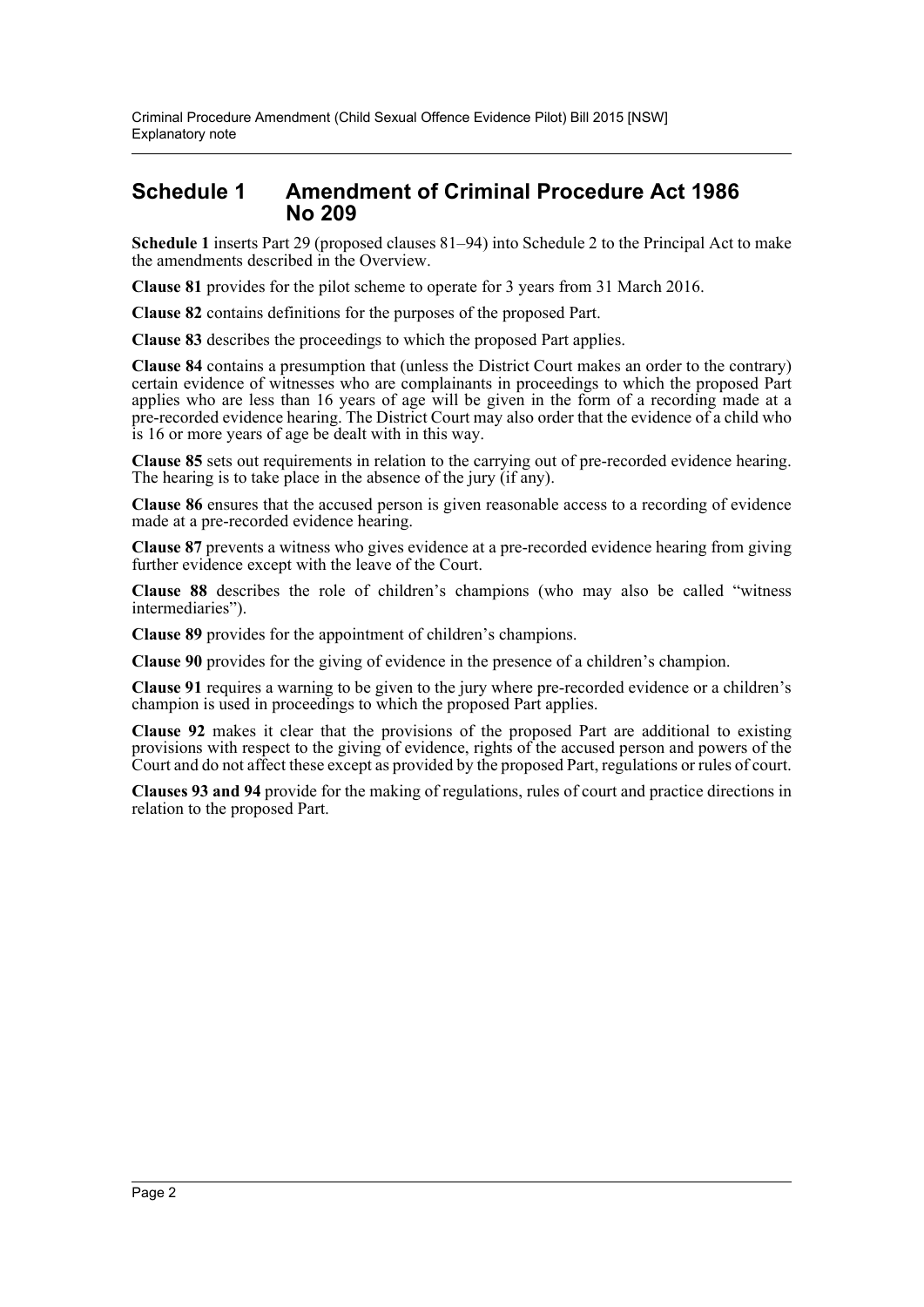First print



New South Wales

# **Criminal Procedure Amendment (Child Sexual Offence Evidence Pilot) Bill 2015**

### **Contents**

|            |                                                 | Page |
|------------|-------------------------------------------------|------|
| 1          | Name of Act                                     |      |
|            | 2 Commencement                                  |      |
| Schedule 1 | Amendment of Criminal Procedure Act 1986 No 209 |      |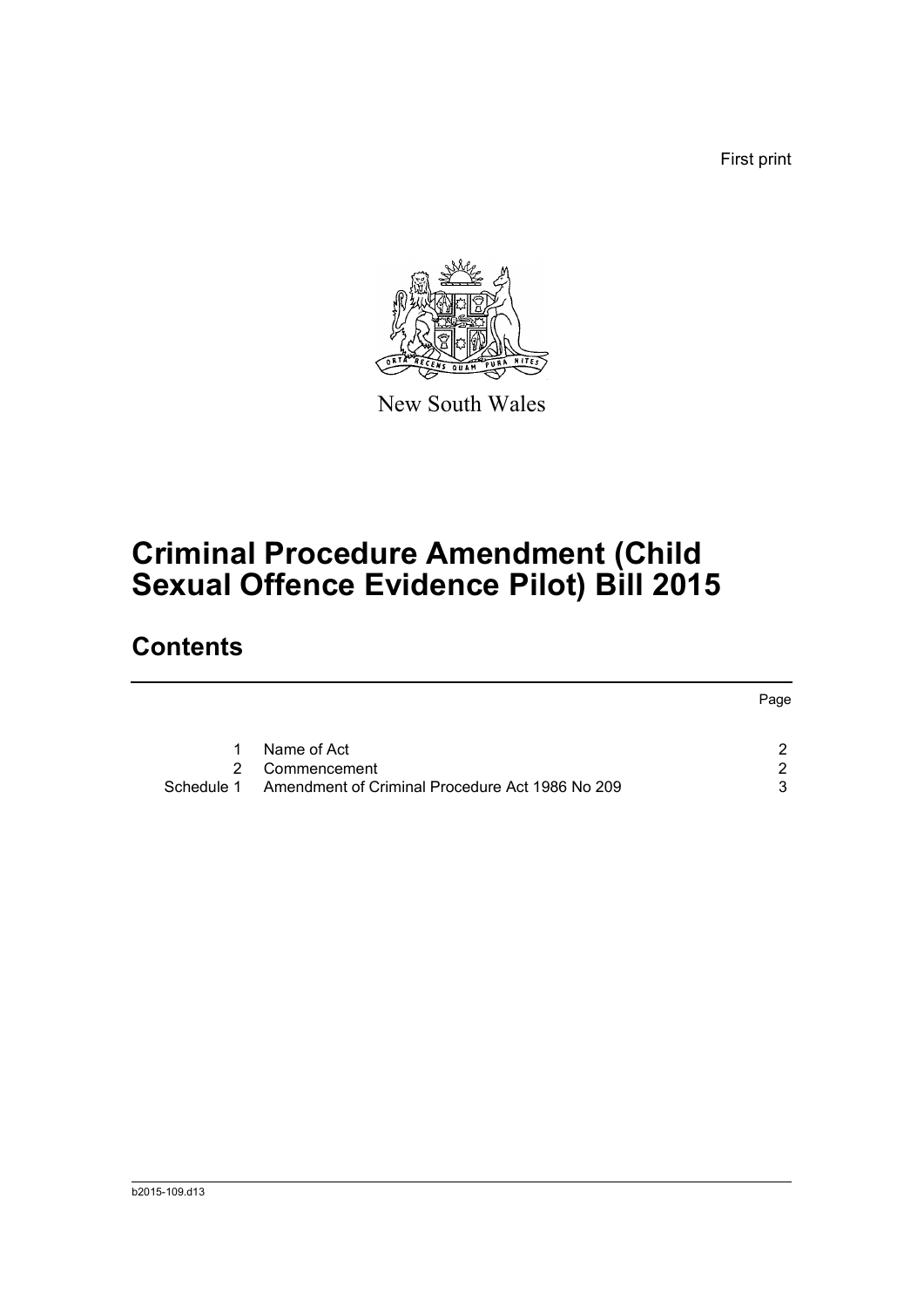

New South Wales

# **Criminal Procedure Amendment (Child Sexual Offence Evidence Pilot) Bill 2015**

No , 2015

#### **A Bill for**

An Act to amend the *Criminal Procedure Act 1986* in relation to a pilot scheme to make further provision with respect to the giving of evidence by children in criminal proceedings concerning prescribed sexual offences.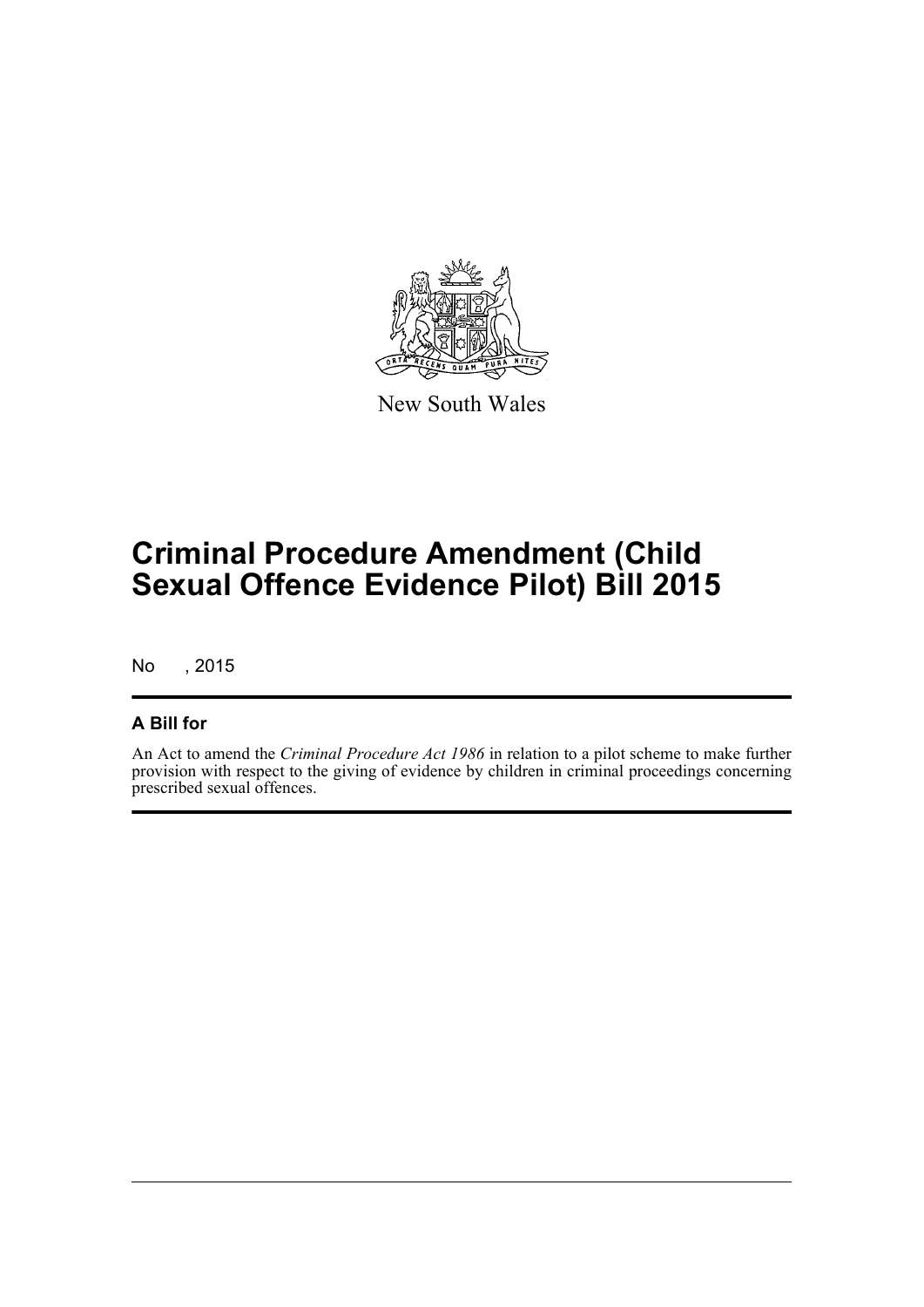<span id="page-4-1"></span><span id="page-4-0"></span>

| The Legislature of New South Wales enacts:                                                      |        |
|-------------------------------------------------------------------------------------------------|--------|
| Name of Act                                                                                     | 2      |
| This Act is the Criminal Procedure Amendment (Child Sexual Offence Evidence<br>Pilot) Act 2015. | 3<br>4 |
| <b>Commencement</b>                                                                             | 5      |
| This Act commences on the date of assent to this Act.                                           | 6      |
|                                                                                                 |        |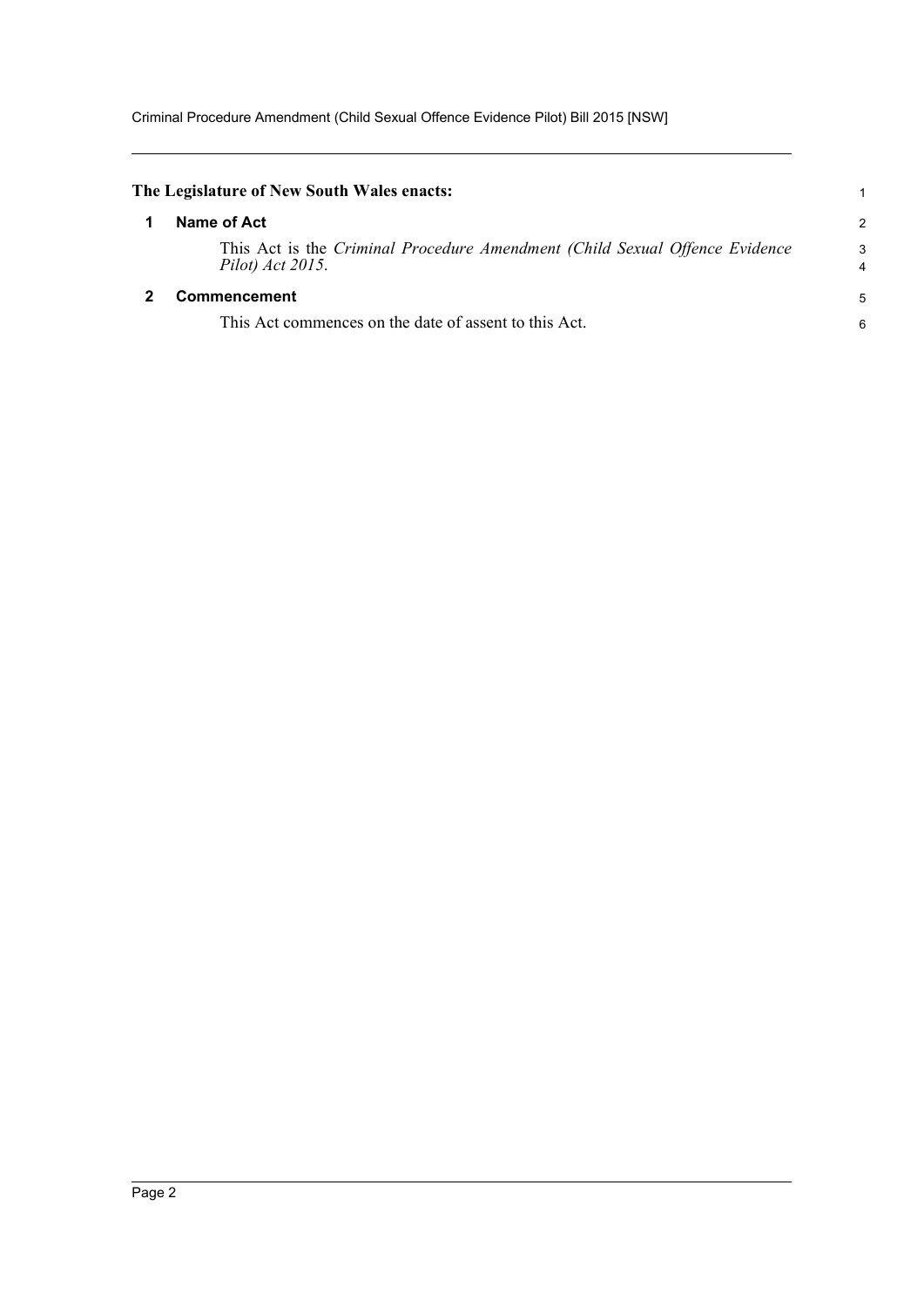<span id="page-5-0"></span>

| Schedule 1 |                   | <b>Amendment of Criminal Procedure Act 1986</b><br><b>No 209</b>                                                                                                                                                            | 1<br>$\overline{2}$ |
|------------|-------------------|-----------------------------------------------------------------------------------------------------------------------------------------------------------------------------------------------------------------------------|---------------------|
|            |                   | Schedule 2 Savings, transitional and other provisions<br>Insert after Part 28:                                                                                                                                              | 3<br>4              |
|            | Part 29           | Provisions relating to child sexual offence evidence<br>pilot scheme                                                                                                                                                        | 5<br>6              |
|            | <b>Division 1</b> | <b>Preliminary</b>                                                                                                                                                                                                          | 7                   |
| 81         |                   | <b>Duration of pilot scheme</b>                                                                                                                                                                                             | 8                   |
|            |                   | This Part operates from 31 March 2016 until 31 March 2019 (or such later date<br>as is prescribed by the regulations).                                                                                                      | 9<br>10             |
| 82         |                   | <b>Definitions</b>                                                                                                                                                                                                          | 11                  |
|            |                   | In this Part:                                                                                                                                                                                                               | 12                  |
|            |                   | <i>child</i> means a child who is under 18 years of age.                                                                                                                                                                    | 13                  |
|            |                   | children's champion or witness intermediary—see clause 88.                                                                                                                                                                  | 14                  |
|            |                   | <b>Court</b> means the District Court.                                                                                                                                                                                      | 15                  |
|            |                   | <i>pre-recorded evidence hearing</i> —see clause 84.                                                                                                                                                                        | 16                  |
|            |                   | <i>prescribed places</i> means the following:                                                                                                                                                                               | 17                  |
|            |                   | Newcastle,<br>(a)                                                                                                                                                                                                           | 18                  |
|            |                   | Downing Centre, Sydney,<br>(b)                                                                                                                                                                                              | 19                  |
|            |                   | such other places as may be prescribed by the regulations.<br>(c)                                                                                                                                                           | 20                  |
|            |                   | <i>prescribed sexual offence</i> —see section $3(1)$ .                                                                                                                                                                      | 21                  |
|            |                   | <i>recording</i> means:                                                                                                                                                                                                     | 22                  |
|            |                   | an audio recording, or<br>(a)                                                                                                                                                                                               | 23                  |
|            |                   | a video and audio recording.<br>(b)                                                                                                                                                                                         | 24                  |
|            |                   | <i>witness</i> , in relation to proceedings to which this Part applies, means a child<br>who is a complainant in the proceedings.                                                                                           | 25<br>26            |
| 83         |                   | <b>Application of Part</b>                                                                                                                                                                                                  | 27                  |
|            | (1)               | This Part applies to proceedings before the Court sitting at a prescribed place<br>in relation to a prescribed sexual offence (whenever committed) commenced<br>by a court attendance notice filed or indictment presented: | 28<br>29<br>30      |
|            |                   | on or after the commencement of this Part, or<br>(a)                                                                                                                                                                        | 31                  |
|            |                   | (b)<br>before the commencement of this Part but only if the matter has not been<br>listed for trial before that commencement.                                                                                               | 32<br>33            |
|            | (2)               | This Part applies at any stage of such a proceeding, including an appeal or<br>rehearing.                                                                                                                                   | 34<br>35            |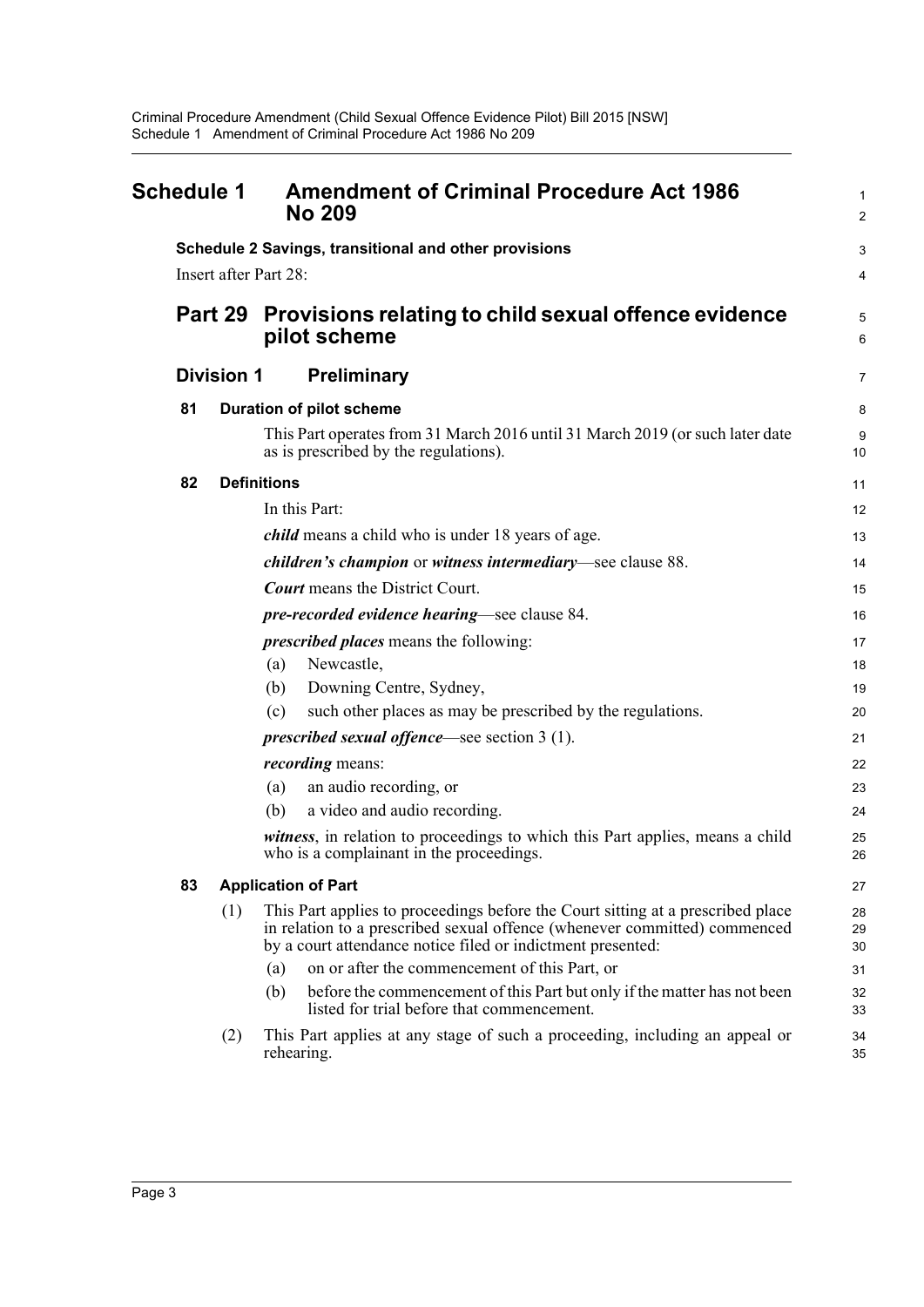#### **Division 2 Pre-recorded evidence hearings**

1

- **84 Pre-recorded evidence hearing**
	- (1) Subject to any contrary order of the Court, evidence of a witness in proceedings to which this Part applies who is less than 16 years of age when the evidence is given must be given at a hearing under clause 85 (a *pre-recorded evidence hearing*) in accordance with that clause.
	- (2) The Court may, on its own motion or on the application of a party to proceedings to which this Part applies, order that evidence of a witness in the proceedings who is 16 or more years of age when the order is made, be given at a pre-recorded evidence hearing in accordance with clause 85.
	- (3) The evidence is to be subsequently dealt with in accordance with clause 85.
	- (4) The Court may make an order under subclause (1) or (2) only if it is satisfied that it is appropriate to do so in the interests of justice.
	- (5) The wishes and circumstances of the witness and the availability of court and other facilities necessary for a pre-recorded evidence hearing to take place are the primary factors to be considered by the Court in determining whether to make an order under subclause (1).
	- (6) Without limiting the other factors that the Court may take into account in determining whether to make an order under subclause (1), the Court may also take into consideration the following:
		- (a) sufficiency of preparation time for both parties,
		- (b) continuity and availability of counsel at both the pre-recorded evidence hearing and the trial,
		- (c) any other relevant matter.
	- (7) A witness who was a child when an order was made under this clause is entitled to continue to give evidence in accordance with the order even if the person becomes an adult before the conclusion of the proceeding concerned.

#### **85 Provisions relating to timing and other aspects of pre-recorded evidence hearing**

- (1) A pre-recorded evidence hearing is to be held as soon as practicable after the date listed for the accused person's first appearance in the Court in the proceedings, but not before the prosecution has made the pre-trial disclosure required by section 141.
- (2) At the pre-recorded evidence hearing, the witness is entitled to give, and may give:
	- (a) evidence in chief—as provided by section 306U, and
	- (b) any other evidence—by closed-circuit television facilities or by means of any other technology prescribed by the regulations for the purposes of this clause.
- (3) The pre-recorded evidence hearing is to be held in the absence of the jury (if any).
- (4) Evidence given at the pre-recorded evidence hearing is to be recorded and subsequently viewed or heard (or both) by the Court in the presence of the jury (if any).
- (5) A witness who gives evidence at a pre-recorded evidence hearing must not, unless the witness otherwise chooses, be present in the Court, or be visible or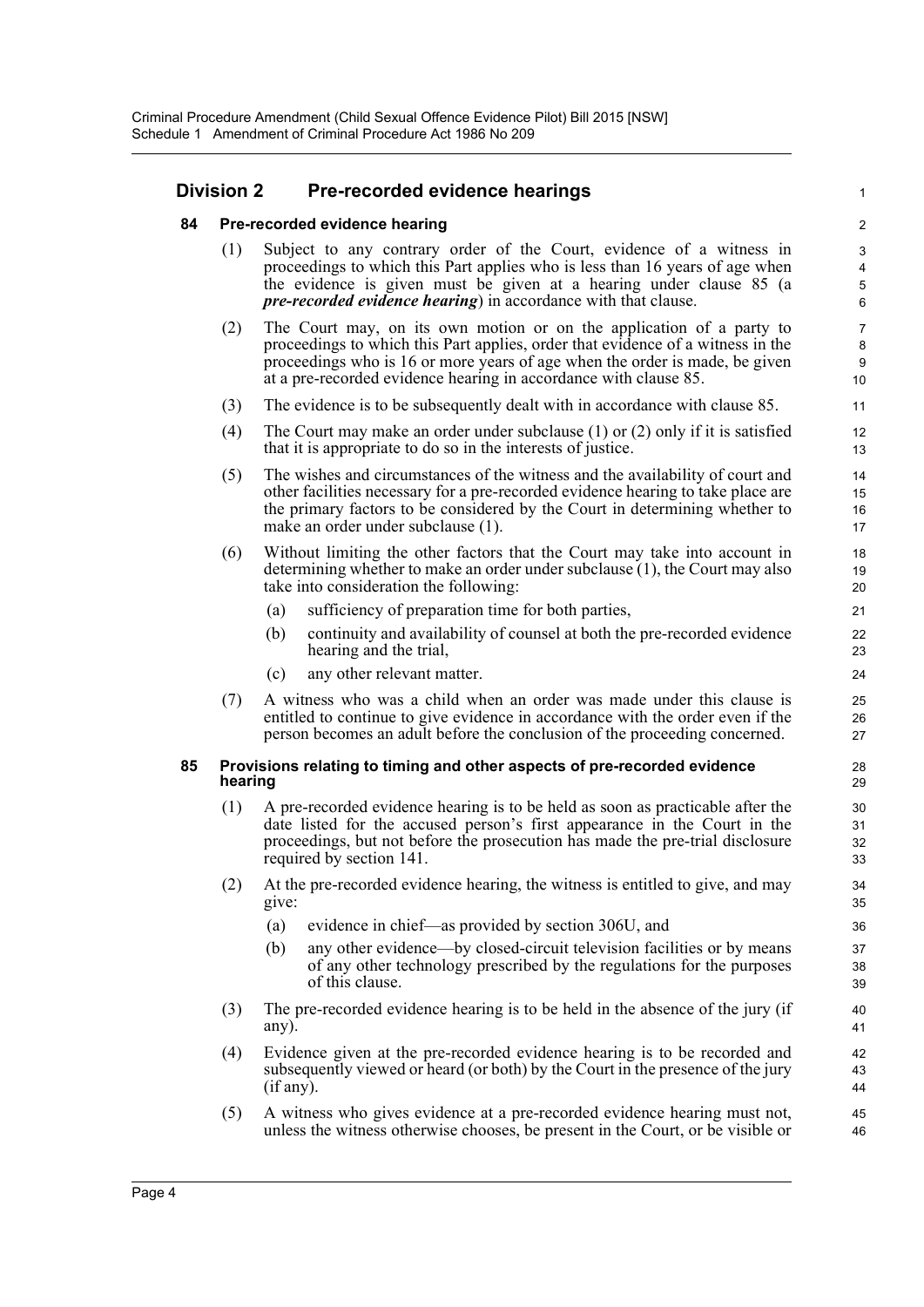audible to the Court by closed-circuit television or other technology while it is viewing or hearing a recording made as provided by section 306U or made at the hearing.

39

(6) If evidence in chief is given under subclause  $(2)$  (a), section 306U (3) is to be read as if it required the witness to be available for cross-examination or re-examination under subclause (2) (b).

#### **86 Access to recording and transcripts**

- (1) The accused person, and his or her Australian legal practitioner (if any), are not entitled to be given possession of a recording made under this Part or a copy of it (despite anything to the contrary in this Act or the *Evidence Act 1995*).
- (2) However, the accused person and his or her Australian legal practitioner (if any) are to be given reasonable access to the recording to enable them to listen or view the recording, or both.
- (3) This may require access to be given on more than one occasion.
- (4) The regulations may make provision for the procedures to be followed in connection with the giving of access under this clause, and may provide for the giving of access to other persons assisting the accused person or his or her Australian legal practitioner.
- (5) The Court may order that a transcript be supplied to the Court or jury (if any), or both, of all or part of a recording made under this Part if it appears to the Court that a transcript would be likely to aid its or the jury's comprehension of the evidence.

#### **87 Witness may give further evidence only with leave**

- (1) A witness in proceedings to which this Part applies whose evidence is pre-recorded at a pre-recorded evidence hearing cannot give further evidence without the leave of the Court.
- (2) An application for leave may be made by any party to the proceedings.
- (3) The Court must not give leave under subclause (1) unless it is satisfied:
	- (a) that the witness or other party is seeking leave because of becoming aware of a matter of which the party could not reasonably have been aware at the time of the recording, or
	- (b) it is otherwise in the interests of justice to give leave.
- (4) The further evidence is, so far as practicable, to be given by pre-recording at a hearing in the same way as the original pre-recorded evidence unless the Court otherwise directs.
- (5) Subclause (1) applies despite anything to the contrary in this Act or the *Evidence Act 1995*.

#### **Division 3 Children's champions**

#### **88 Role of children's champions**

- (1) A person appointed as a *children's champion* (who may also be called a *witness intermediary*) for a witness is to communicate and explain:
	- (a) to the witness, questions put to the witness, and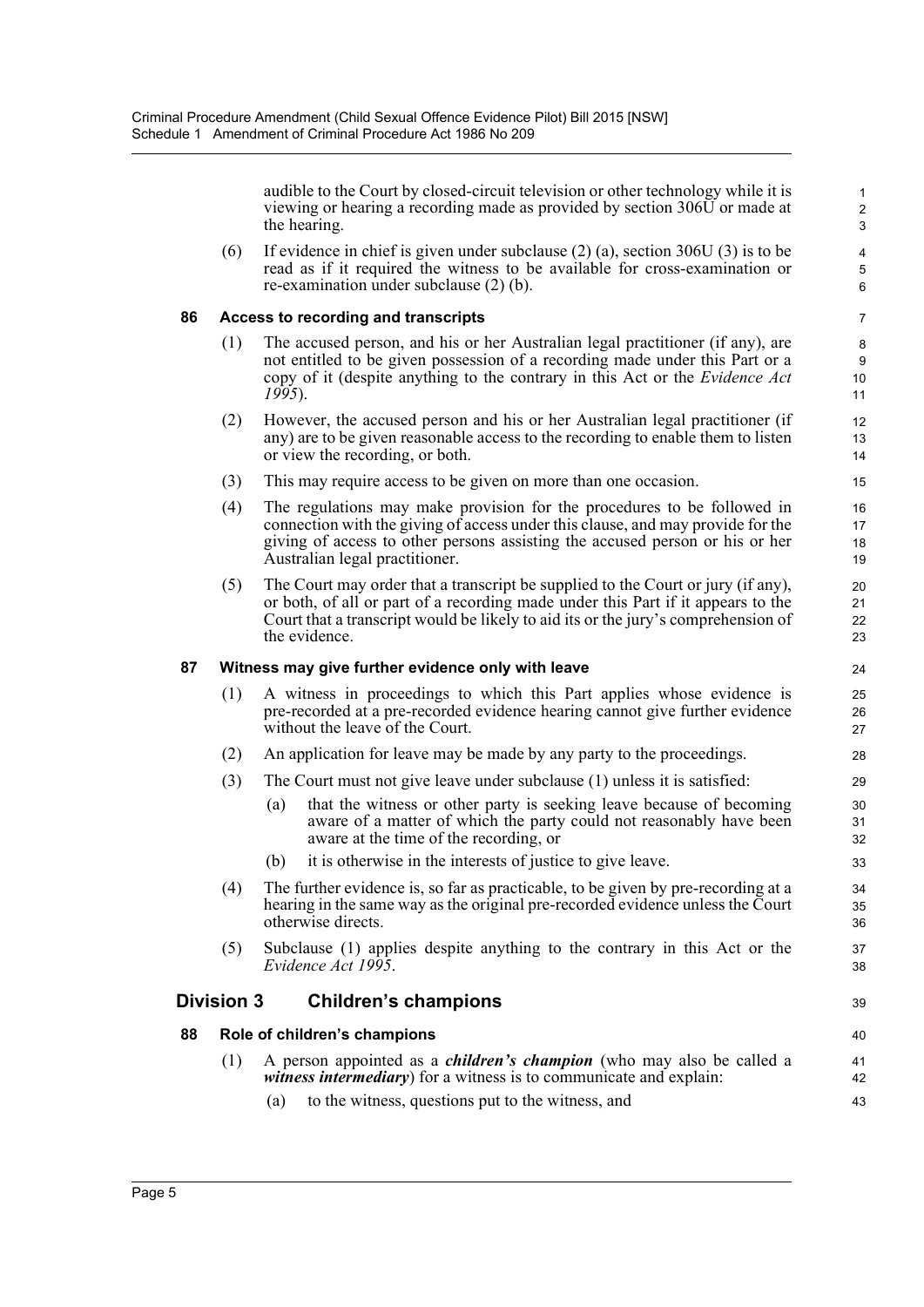|    |                                                                  | (b)                                                                                                                                                                                                                                                                                   | to any person asking such a question, the answers given by the witness<br>in replying to them,                                                                                                                                                        | $\mathbf{1}$<br>$\overline{2}$ |
|----|------------------------------------------------------------------|---------------------------------------------------------------------------------------------------------------------------------------------------------------------------------------------------------------------------------------------------------------------------------------|-------------------------------------------------------------------------------------------------------------------------------------------------------------------------------------------------------------------------------------------------------|--------------------------------|
|    |                                                                  |                                                                                                                                                                                                                                                                                       | and to explain such questions or answers so far as necessary to enable them to<br>be understood by the witness or person in question.                                                                                                                 | 3<br>4                         |
|    | (2)                                                              |                                                                                                                                                                                                                                                                                       | A children's champion for a witness is an officer of the Court and has a duty<br>to impartially facilitate the communication of, and with, the witness so the<br>witness can provide the witness's best evidence.                                     | 5<br>6<br>$\overline{7}$       |
| 89 |                                                                  |                                                                                                                                                                                                                                                                                       | Appointment of children's champions                                                                                                                                                                                                                   | 8                              |
|    | (1)                                                              | Victims Services in the Department of Justice (or another agency nominated<br>by the Attorney General) is to establish a panel of persons who are suitable<br>persons to be appointed as children's champions.                                                                        |                                                                                                                                                                                                                                                       |                                |
|    | (2)                                                              | A person must not be included on a panel unless the person has a tertiary<br>qualification in Psychology, Social Work, Speech Pathology or Occupational<br>Therapy or such other qualifications, training, experience or skills as may be<br>prescribed by the regulations (or both). |                                                                                                                                                                                                                                                       |                                |
|    | (3)                                                              |                                                                                                                                                                                                                                                                                       | For the purposes of proceedings to which this Part applies, the Court:                                                                                                                                                                                | 16                             |
|    |                                                                  | (a)                                                                                                                                                                                                                                                                                   | must (except as provided by subclause (4)) appoint a children's<br>champion for a witness who is less than 16 years of age, and                                                                                                                       | 17<br>18                       |
|    |                                                                  | (b)                                                                                                                                                                                                                                                                                   | may, on its own motion or the application of a party to the proceedings,<br>appoint a children's champion for a witness who is 16 or more years of<br>age if satisfied that the witness has difficulty communicating.                                 | 19<br>20<br>21                 |
|    | (4)                                                              |                                                                                                                                                                                                                                                                                       | The Court is not required to appoint a children's champion if it considers:                                                                                                                                                                           | 22                             |
|    |                                                                  | (a)                                                                                                                                                                                                                                                                                   | there is no person on the panel established under this clause available to<br>meet the needs of the witness, or                                                                                                                                       | 23<br>24                       |
|    |                                                                  | (b)                                                                                                                                                                                                                                                                                   | it is otherwise not practical to appoint a children's champion, or                                                                                                                                                                                    | 25                             |
|    |                                                                  | (c)                                                                                                                                                                                                                                                                                   | it is unnecessary or inappropriate to appoint a children's champion, or                                                                                                                                                                               | 26                             |
|    |                                                                  | (d)                                                                                                                                                                                                                                                                                   | it is not otherwise in the interests of justice to appoint a children's<br>champion.                                                                                                                                                                  | 27<br>28                       |
|    | (5)                                                              | person:                                                                                                                                                                                                                                                                               | A person must not be appointed as a children's champion for a witness if the                                                                                                                                                                          | 29<br>30                       |
|    |                                                                  | (a)                                                                                                                                                                                                                                                                                   | is a relative, friend or acquaintance of the witness, or                                                                                                                                                                                              | 31                             |
|    |                                                                  | (b)                                                                                                                                                                                                                                                                                   | has assisted the witness in a professional capacity (otherwise than as a<br>children's champion), or                                                                                                                                                  | 32<br>33                       |
|    |                                                                  | (c)                                                                                                                                                                                                                                                                                   | is a party or potential witness in the proceedings concerned.                                                                                                                                                                                         | 34                             |
|    | (6)                                                              |                                                                                                                                                                                                                                                                                       | The children's champion appointed for a witness must, if requested by the<br>Court, provide a written report, on the communication needs of the witness.                                                                                              | 35<br>36                       |
|    | (7)                                                              |                                                                                                                                                                                                                                                                                       | A copy of any such report is to be provided to the parties to the proceedings<br>concerned before the witness gives evidence in the proceedings.                                                                                                      | 37<br>38                       |
| 90 | Giving of evidence of witness in presence of children's champion |                                                                                                                                                                                                                                                                                       |                                                                                                                                                                                                                                                       | 39                             |
|    | (1)                                                              |                                                                                                                                                                                                                                                                                       | Subject to the rules of court and any practice direction, in a proceeding to<br>which this Part applies, the evidence of a witness for whom a children's<br>champion has been appointed is to be given in the presence of the children's<br>champion. | 40<br>41<br>42<br>43           |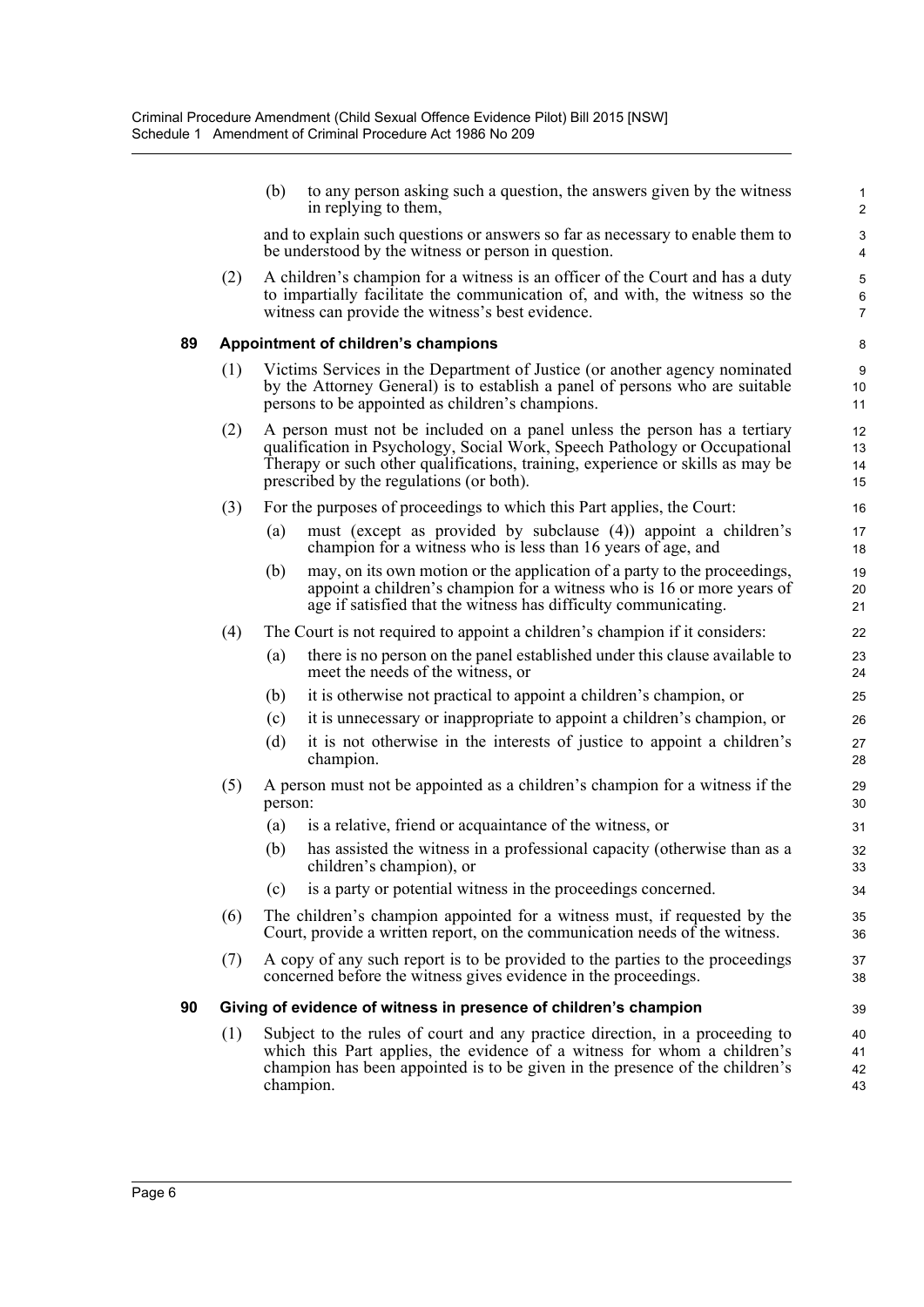|    | (2)                                                                                                                                                                                                                    | The evidence is to be given in circumstances in which:                                                                                                                                  |                                                                                                                                                                                                                            | 1                            |  |  |
|----|------------------------------------------------------------------------------------------------------------------------------------------------------------------------------------------------------------------------|-----------------------------------------------------------------------------------------------------------------------------------------------------------------------------------------|----------------------------------------------------------------------------------------------------------------------------------------------------------------------------------------------------------------------------|------------------------------|--|--|
|    |                                                                                                                                                                                                                        | (a)                                                                                                                                                                                     | the Court and any Australian legal practitioner acting in the proceedings<br>are able to see and hear the giving of the evidence and are able to<br>communicate with the children's champion, and                          | $\overline{c}$<br>3          |  |  |
|    |                                                                                                                                                                                                                        | (b)                                                                                                                                                                                     | except in the case of evidence given under Part 6 of Chapter 6 or this                                                                                                                                                     | $\overline{\mathbf{4}}$<br>5 |  |  |
|    |                                                                                                                                                                                                                        |                                                                                                                                                                                         | Part by a recording, the jury are able to see and hear the giving of the<br>evidence.                                                                                                                                      | 6<br>7                       |  |  |
|    | (3)                                                                                                                                                                                                                    |                                                                                                                                                                                         | During any part of the proceedings to which this Part applies in which a                                                                                                                                                   | 8                            |  |  |
|    | children's champion for a witness is present, the children's champion is<br>exempt from any requirement or direction under this Act that requires the<br>proceedings or part of the proceedings to be heard in camera. |                                                                                                                                                                                         |                                                                                                                                                                                                                            | 9<br>10<br>11                |  |  |
|    | (4)                                                                                                                                                                                                                    |                                                                                                                                                                                         | The provisions of the <i>Evidence Act 1995</i> apply to and in respect of a person<br>who acts as a children's champion for a witness in the same way as they apply<br>to and in respect of an interpreter under that Act. | 12<br>13<br>14               |  |  |
|    |                                                                                                                                                                                                                        |                                                                                                                                                                                         | Note. Section 22 of the Evidence Act 1995 requires an interpreter to take an oath, or<br>make an affirmation, before acting as an interpreter.                                                                             | 15<br>16                     |  |  |
|    | (5)                                                                                                                                                                                                                    |                                                                                                                                                                                         | The regulations may prescribe the form of oath or affirmation to be taken by<br>the children's champion for the purposes of subclause (4).                                                                                 | 17<br>18                     |  |  |
|    | <b>Division 4</b>                                                                                                                                                                                                      |                                                                                                                                                                                         | <b>General</b>                                                                                                                                                                                                             | 19                           |  |  |
| 91 | Warnings                                                                                                                                                                                                               |                                                                                                                                                                                         |                                                                                                                                                                                                                            | 20                           |  |  |
|    |                                                                                                                                                                                                                        |                                                                                                                                                                                         | In any proceedings to which this Part applies, in which evidence of a witness<br>is given by a pre-recording or a children's champion is used, the Court must:                                                             | 21<br>22                     |  |  |
|    |                                                                                                                                                                                                                        | (a)                                                                                                                                                                                     | inform the jury that it is standard procedure to give evidence in that way<br>or to use a children's champion in such proceedings, and                                                                                     | 23<br>24                     |  |  |
|    |                                                                                                                                                                                                                        | (b)                                                                                                                                                                                     | warn the jury not to draw any inference adverse to the accused person<br>or to give the evidence any greater or lesser weight because evidence<br>was given in that way or a children's champion used.                     | 25<br>26<br>27               |  |  |
| 92 |                                                                                                                                                                                                                        | Relationship to other provisions of this Act                                                                                                                                            |                                                                                                                                                                                                                            |                              |  |  |
|    | (1)                                                                                                                                                                                                                    | Except as provided by this Part, the regulations or rules of court, this Part does<br>not affect the application of this Act to proceedings for offences to which this<br>Part applies. |                                                                                                                                                                                                                            | 29<br>30<br>31               |  |  |
|    | (2)                                                                                                                                                                                                                    |                                                                                                                                                                                         | In particular, and without limiting subclause $(1)$ , the provisions of this Part are<br>in addition to, and do not affect the following:                                                                                  | 32<br>33                     |  |  |
|    |                                                                                                                                                                                                                        | (a)                                                                                                                                                                                     | the entitlement of a witness to give, and the giving of, evidence under<br>Parts 5 and 6 of Chapter 6,                                                                                                                     | 34<br>35                     |  |  |
|    |                                                                                                                                                                                                                        | (b)                                                                                                                                                                                     | the rights of the accused person under those Parts,                                                                                                                                                                        | 36                           |  |  |
|    |                                                                                                                                                                                                                        | (c)                                                                                                                                                                                     | any powers of the Court under those Parts.                                                                                                                                                                                 | 37                           |  |  |
| 93 |                                                                                                                                                                                                                        | <b>Regulations and rules of court</b>                                                                                                                                                   |                                                                                                                                                                                                                            |                              |  |  |
|    | (1)                                                                                                                                                                                                                    |                                                                                                                                                                                         | The regulations may make provision for or with respect to the following:                                                                                                                                                   | 39                           |  |  |
|    |                                                                                                                                                                                                                        | (a)                                                                                                                                                                                     | the giving, taking, recording and access to evidence of witnesses under<br>this Part,                                                                                                                                      | 40<br>41                     |  |  |
|    |                                                                                                                                                                                                                        | (b)                                                                                                                                                                                     | children's champions.                                                                                                                                                                                                      | 42                           |  |  |
|    | (2)                                                                                                                                                                                                                    |                                                                                                                                                                                         | Rules of court may (subject to the regulations) be made for or with respect to<br>any matter referred to in subclause $(1)$ .                                                                                              | 43<br>44                     |  |  |